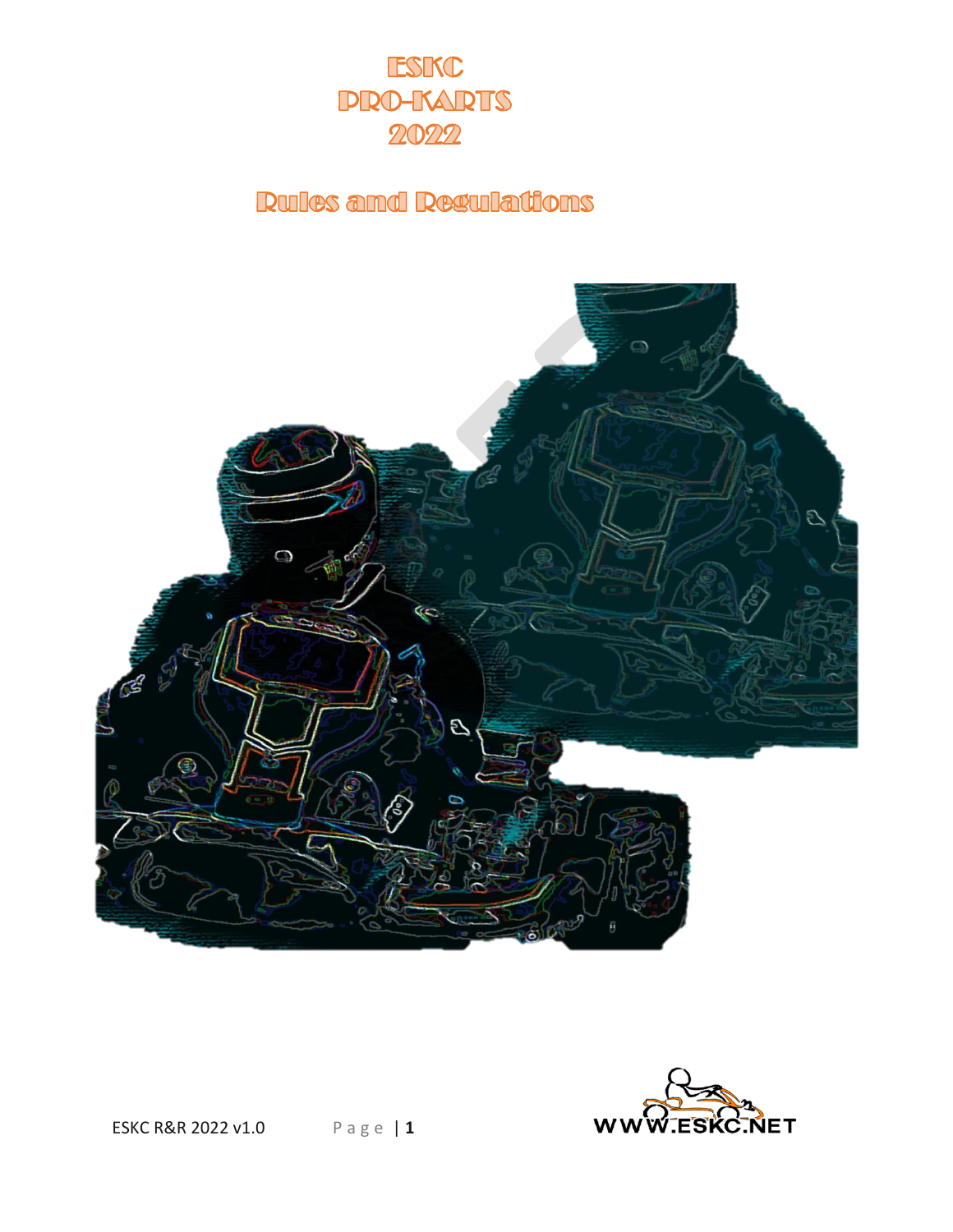

#### **2021 ESKC CLUB SENIOR AND SCOTTISH JUNIOR CHAMPIONSHIP**

#### GENERAL INFORMATION

**Championship is non MSA and events take place on the 4th Sunday of each month – March to November (10 Rounds) at the East of Scotland Kart Club, Crail, Fife.**

#### **2021 Championship Rounds:**

| $MARCH - 26/27$               | AUGUST 26/27/28 (S Plate and Round 7) |
|-------------------------------|---------------------------------------|
| <b>APRIL 23/24</b>            | <b>SEPTEMBER 24/25</b>                |
| <b>MAY 21/22</b>              | <b>OCTOBER 22/23</b>                  |
| JUNE 24/25/26 (double Header) | <b>NOVEMBER 26/27</b>                 |
| <b>JULY 23/24</b>             |                                       |

9 out of 10 round results to count toward championship points.

**Entry fees:** Owner drivers £50 for ESKC members and Non-ESKC members. Saturday practice is £30 for Non-ESKC members. Transponder Hire is £10 paid to the ESKC at sign on.

**Registration:** All drivers will need to register via Alpha Times 24 hours prior to the event

#### **Summary:**

- The Championship is open to karts recognised as:
	- o "Twin Engine Senior and Junior Prokarts", complying with the Scottish Prokart G200 Technical Regulations 2022 (loncin) or ESKC (Villiers) G200 Technical Regulations 2019 v1.1 (available from the ESKC Prokart Representative) and, where applicable, to the supplementary regulations.
- All driver / teams must read and adhere to current version ESKC Prokarts Rules and Regulations 2021 (currently version 1.0)
- The Club reserves the right to refuse or suspend registration of any driver or team.
- Racing will be under the control of the Clerk of the Course, Marshals and the flag system (see Appendix A)
- All karts must pass the Compliance Checks (Appendix C) before being allowed to race.
- Dunlop SL1a tyres, with barcodes, are permitted with a maximum of 2 sets can be registered for the season. An additional 2 front and/or rear replacements can be used with approval.
- A driver may only score points for one team on race day. "Elite" class drivers cannot score for "Clubman" class teams.
- All teams must have a working fire extinguisher (form) present at the kart compliance checks. Fire extinguishers are to be kept within easy reach of all vans/trailer rear or side doors. ALL TEAMS SHOULD HAVE AT LEAST ONE HIGH VISABILITY VEST/JACKET and should be worn when entering the track (with prior permission) this should be used on normal practice days also.

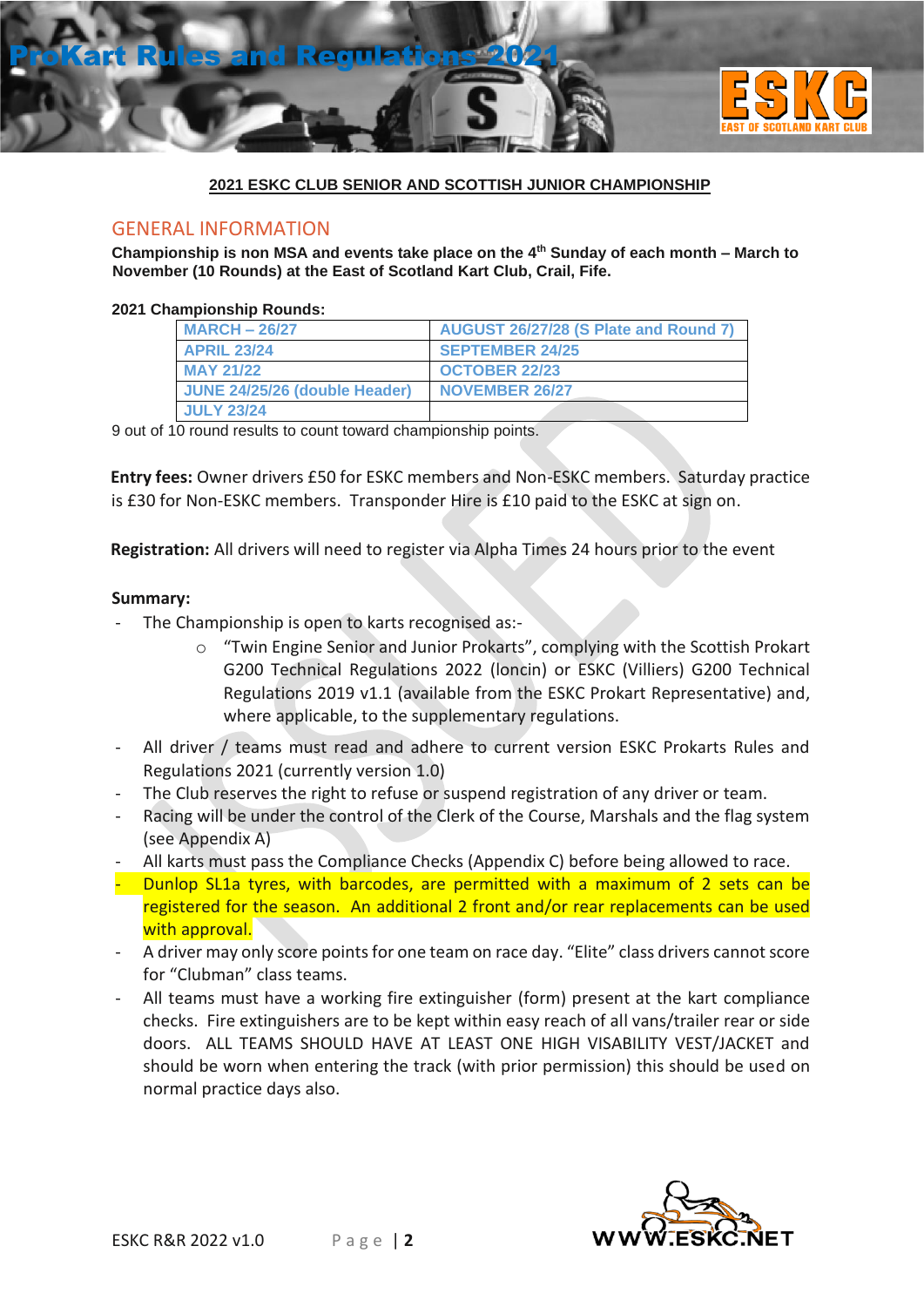

**Drivers Briefing:** It's mandatory for all drivers to attend the briefing at 9:30am in Parc Fermé, drivers under 16's require a parent/guardian to be present also.

| טושטעט ושמע                |                                             |                   |                   |                |                    |                                      |
|----------------------------|---------------------------------------------|-------------------|-------------------|----------------|--------------------|--------------------------------------|
| <b>Grid</b>                | <b>Class</b>                                | <b>Restrictor</b> | <b>Weight</b>     | <b>Gearing</b> | <b>Tyre</b>        | Qualify /<br>Race<br><b>Duration</b> |
| Senior $-$<br><b>Elite</b> | Loncin<br><b>or</b><br><b>Villiers G200</b> | N/A               | 190 <sub>kg</sub> | Free           | <b>Dunlop SL1a</b> | 15 mins                              |
| Senior-<br>Clubman         | Loncin<br><b>or</b><br><b>Villiers G200</b> | N/A               | <b>190kg</b>      | Free           | <b>Dunlop SL1a</b> | 15 mins                              |
| Junior<br><b>165kg</b>     | Loncin G200                                 | 15mm              | 165kg             | Free           | <b>Dunlop SL1a</b> | 10 mins                              |
| Junior<br><b>177kg</b>     | Loncin G200                                 | 15mm              | 177 <sub>kg</sub> | Free           | <b>Dunlop SL1a</b> | 10 mins                              |

# **Race Format:** Each race round (Sunday) will consist of Practice, Qualifying and 5 Mixed Grid Heats, unless agree on the day (duration or number of events may be increased or decreased

- to suit conditions drivers will be consulted with the majority vote the final decision)
- Meeting format is subject to change at the discretion of ESKC officials, in the event a race is ended early, the winner shall be the leader the race 2 laps prior to red flag.
- 177kc Junior weight class qualifying criteria to enter this class will be a combined weight of 171kg of the kart and driver (in full race gear) and with no more than 1litre of fuel. The 177kg class will run alongside the 165kg junior class with existing specifications and requires a minimum of 3 kart/drivers on the grid. A separate trophy will be presented at the end of the meeting but will contribute to the junior (inclusive of 165 and 177Kg drivers) championship.

#### **Points:**

**Classes Table**

Race and Championship points are awarded to each driver or team on the following basis: -

- Each race will accumulate points toward the days total based on:
	- $\circ$  1st = 25 pts, 2nd = 23pts, 3rd = 21pts... decreasing 1pt per place until 23rd = 1pt (24th -34th will receive 1 point each per race & same applies to final positions for each round)

\*Both classes (Elite & Clubman) will compete for the same points based on the above.

- **EXECT** Any exclusions from any heat or meeting will result in zero points for that heat or meeting.
- A DSQ round cannot be used as a dropped round and must count towards the 9 rounds.
- Podium positions will be determined by the total race point awarded (maximum points from a single round is 150)

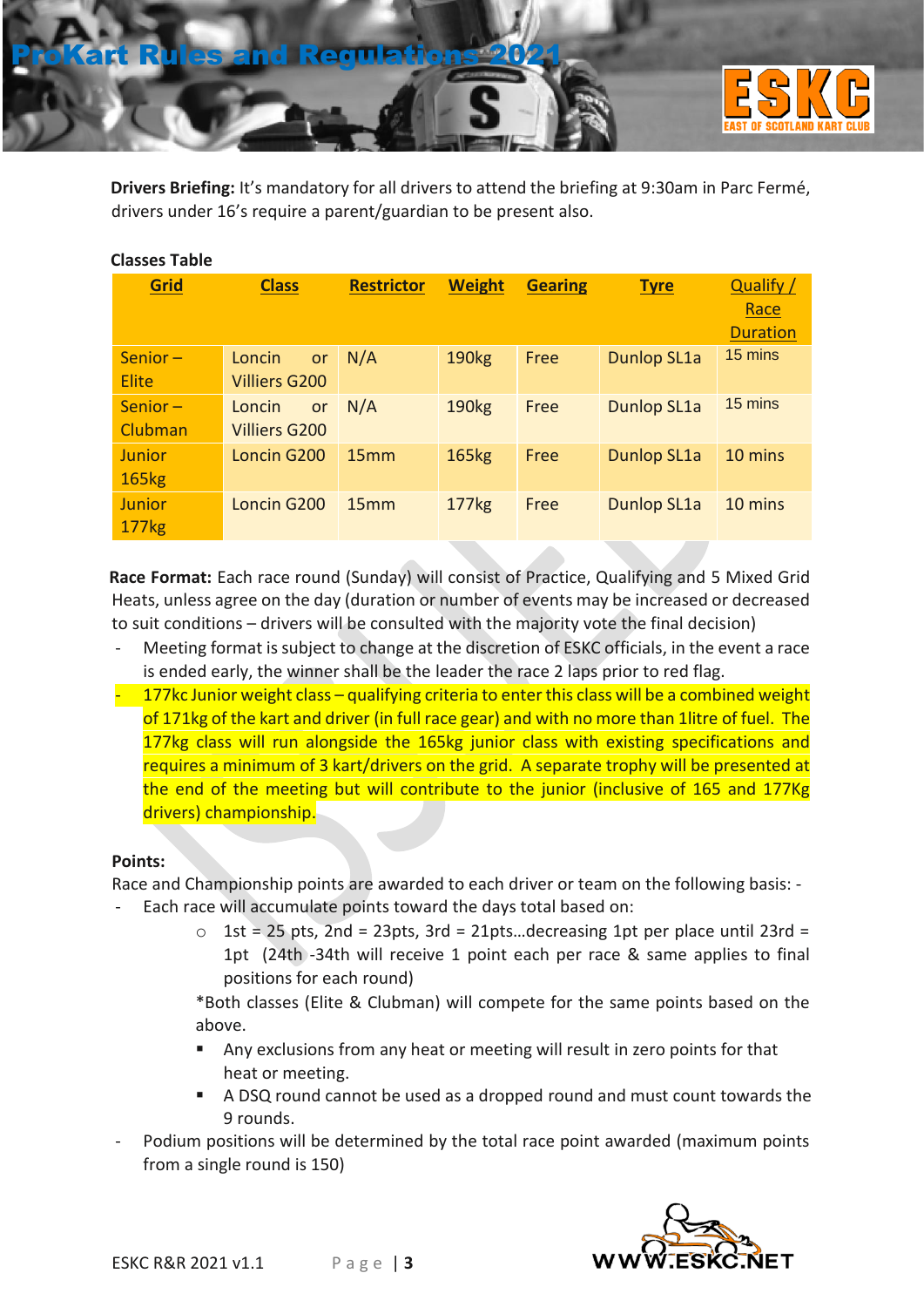



- Championship Points will be awarded based on the race round finishing positions.
	- $\circ$  1st = 25 pts, 2nd = 23pts, 3rd = 21pts... decreasing 1pt per place until 23rd = 1pt

#### **Ties:**

In the event of a tie during either a round or championship standing then the positions will be subject to countback with the most 1st places deciding. If no 1st places, then most 2nds, 3rds etc. If two or more driver tie on countback, then qualifying will be used to determine the podium places.

For the race day this will be based on races on the day and for championship it will be based on championship rounds, not individual races.

In the event of a tie in the Championship standings then the result from the final Championship round will be used to solve the tie with the higher result in that round being given the higher ranking.

#### **Membership:**

All drivers must be members of the East of Scotland Kart Club, either as full members or dayusers. Only full members have a vote on the day's events. Full membership details and application form can be downloaded from www.eskc.net

**Visiting Karts**. E.S.K.C. Welcome visiting karts running the following classes:

- Honda GX 200 RPM Extremes must conform to British Prokart Endurance Championship Regulations with exception of the weight at 190kg after each race. (Competing in Elite)
- Loncin G200 Grampian Kart Club Webba exhausts and Scottish Prokart Technical regulations 2020 v1.3(competing in Elite)
- Villiers G200 Grampian Kart Club Webba exhausts and ESKC Prokart G200 Technical regulations 2019 v1.1

Non GKC Visitors may race for trophies in the highlighted sections but will not be awarded points to the ESKC championship. They may race 3 events and thereafter must conform to the Scottish Prokart G200 Technical Regulations 2022.

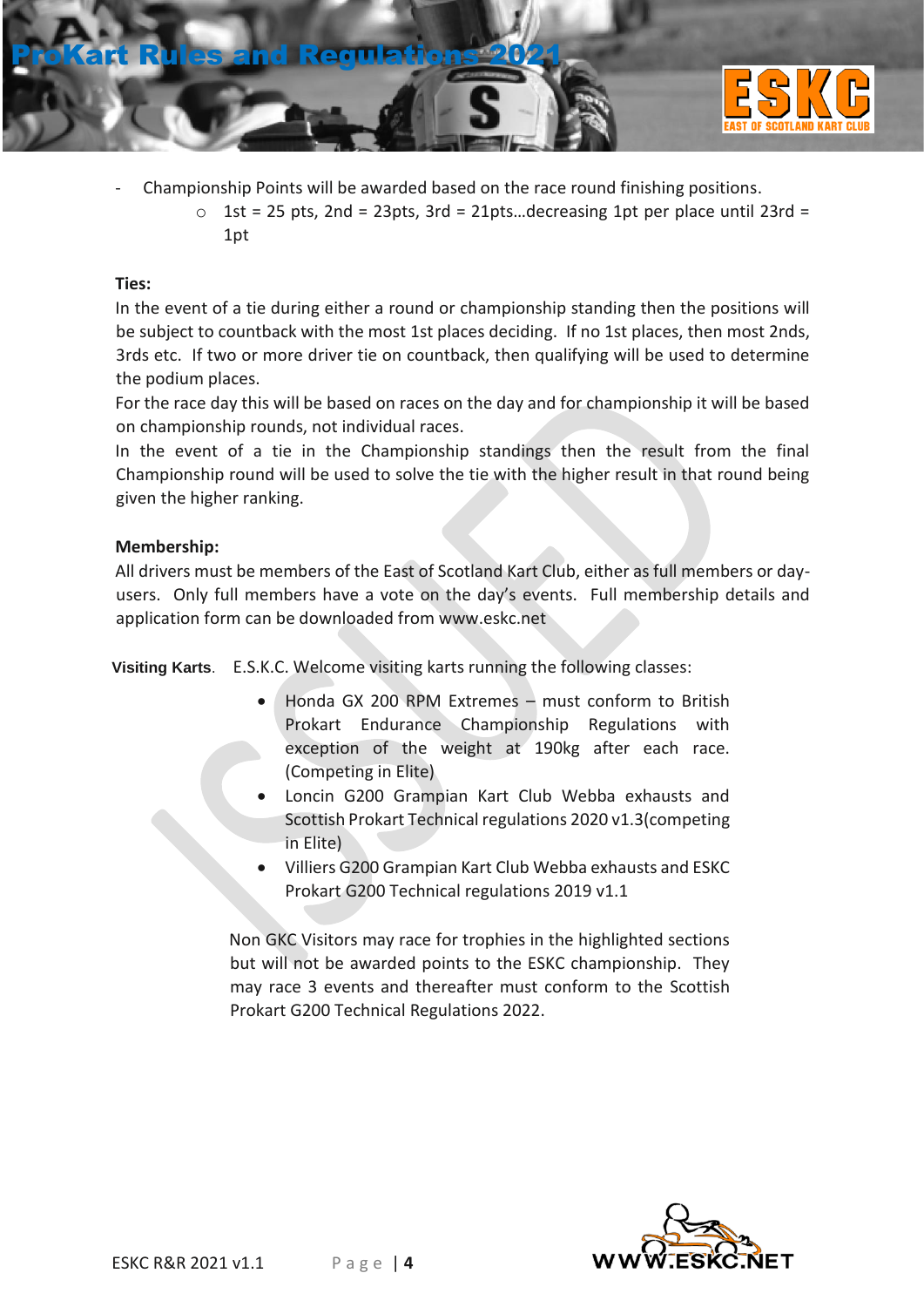

#### RACE PROCEDURE

- All teams must have transponders fitted during un-timed practice to check its operation. Failure to do so may result in loss of times in the event of a transponder fault. It is the responsibility of team/drivers to ensure transponders are securely fixed to the kart. Preferred location is the left rear of the seat – approx 200mm above the bottom of the kart.
- Type and engine numbers for the race day need to be submitted prior to the driver briefing.
- Any kart that is underweight will be place last for qualifying or race.
- No mandatory minimum number of driver changes / pit stops.

t Regula

- No mandatory minimum or maximum number of drivers per team.
- Refueling is not permitted in dummy grid, parc fermé or any other tarmacked area.

#### **Appointments:**

The Clerk of the Course (COC) and Scrutineer will be appointed for each event, where appropriate deputies/marshals will also be appointed.

Clerk of the Course

- $\circ$  The Clerk of the Course will have full control over the event with the power to stop and/or penalise driver/teams causing a danger or breaching regulations.
- o Clerk of the course will adjudicate driving standards and driver conduct and has the final decision.
- o Any novice drivers deemed to be driving in a manner unsafe to themselves or other drivers will be subject to the directions of the Clerk of the Course.
- o If you have any questions please ask the Clerk of the course at the drivers briefing.

#### **Scrutineers**

- o Scrutineers will adjudicate technical based penalties for class non-compliance
- o Scrutineers can select any kart and competitor at the end of each race for random check

#### **Driver Briefing**

The driver briefing will advise the race formats and the overview of the general track and race rules and will be undertaken by the Clerk of the Course. Track layout is supplied usually 1 week in advance and emailed to all members, the same format will not be used 2 meetings in a row except the main (practice) layout. Tracks will be selected by Prokart Secretary

#### **Practice / Qualifying**

Qualifying will determine the grid positions for the start of the first race. The second to sixth races will be based on random grids, generated after qualifying. Anyone failing to comply with the minimum weight during qualifying will start first race from the back of the grid.

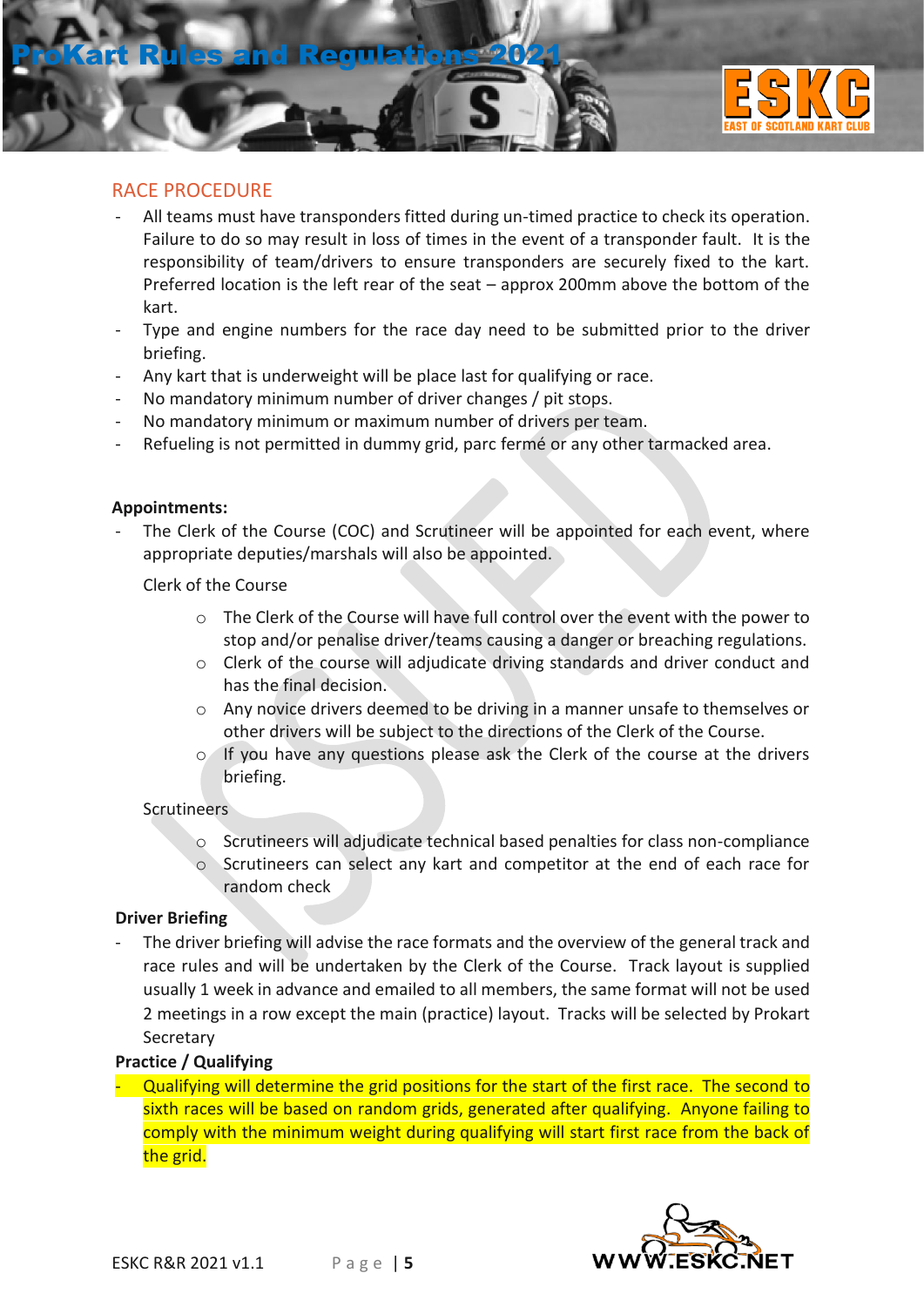

- $\circ$  Novice Driver Will start from the back of the grid and can be at the discretion of the CoC and/or Prokart subcommittee member(s)
- $\circ$  Grid Otp-Out Drivers can opt-put of the random grids, but will start from the back for every race.

#### **Race Duration**

Races will be 15 mins for seniors, 10 mins for juniors and starts will be indicated by the dropping of a flag or the light board if in operation. The finish will be indicated by a chequered flag.

#### **Grid Positions**

- The driver with the fastest lap in qualifying will start on pole and so on until the slowest driver is in the last position.
- The grid will be closed at the time of the last call for a class.

#### **Dummy Grid**

- Drivers should assemble on the dummy grid area, two by two and awaiting instruction
- Qualifying will start from the dummy grid
- Whilst waiting on the dummy grid, engines must be switched off until the grid is complete.
- When exiting the dummy grid, karts should roll out of the dummy grid at walking speed until past the red and white barriers and are on to the track before increasing speed from walking pace
- Any kart late to the dummy grid may take their position as long as the exit gates are closed. Once the gates are opened and the karts start to leave the dummy grid, it is at the discretion of the marshal on the gate whether to hold the gate i.e. back of pack just exiting turn 2, allowing you to proceed from the back of the pack or whether to send you to parc fermé / pit exit at the Race Control Tower. All late karts must join the end of the grid. Do not attempt to retake your position. If a kart attempts to enter the dummy grid after the gates are closed following the grid being released, then the kart will have to join the grid from the pit exit at Race Control Tower once all other karts have crossed the start finished line. As this will result in the late kart not completing the warm-up lap, the timekeeper will adjust the race laps to ensure final finishing positions are corrected for the missing lap.

#### **Formation Lap**

- The pole-sitter should set the pace this should be no more than half race speed until you reach the marshal on track before the grid. The pack should be following in the correct positions at no more than half race speed
- NO WEAVING weaving will not be tolerated during the formation lap Weaving on the formation lap will result in starting from the back of the grid.
- Losing control on the formation lap (unless avoiding another kart) will demote the drive to the back of the grid. If you are spun by another driver, you may retake your position.

#### **Starts:**

- Standing Starts
	- $\circ$  Drivers will align in their grid positions and when the light going out, or the

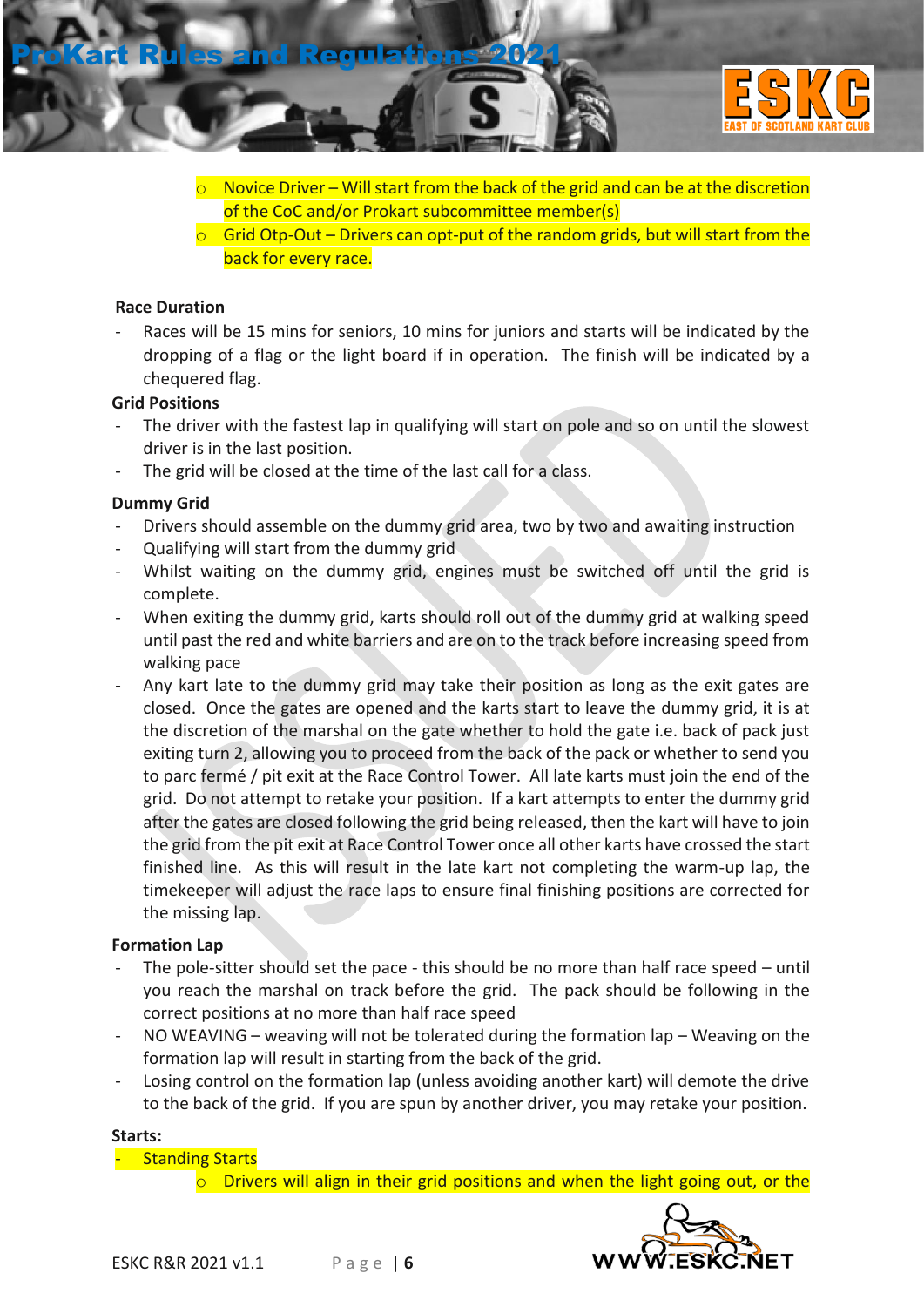

dropping of a flag, the race begins.

#### **Rolling Starts**

o Drivers will set off at a steady and even pace on a rolling lap. As they approach the start line the start lights will be red and if the starter is satisfied with the relative position and speed of teams, the lights will go out to signal the start of the race. If the pace is too quick or drivers are not in formation, the lights will remain red and the karts will complete another lap in formation and approach the start-line again. If the start lights fail or are not used, the start will be indicated by showing the grid the flag and on the next rolling lap a start will be indicated by raising the flag.

#### **Jump Starts:**

When a driver jumps the start, which is determined by the start line marshal, this will result in a penalty of 5 seconds for the driver/team. The COC will call a false start OR penalise the offending driver(s).

#### **Race Finish**

- All sessions and races will finish with a Chequered Flag
- On taking the chequered flag, drivers must proceed at a reduced speed to the track exit and into Weight Bridge / Parc Fermé area. Do not enter the weight bridge until directed by a track official / marshal.
- Once the kart has been weighed the driver will proceed to the parc fermé holding pen until directed to leave by the COC – this is to allow any race incidents to be reported to the COC who will have the decision on the next course of action.
- Any kart found to be underweight must move clear of the scales and once all other karts are weighed, the underweight kart will be allowed to re-weigh one more attempt. If any kart leaves parc fermé without instruction from the COC or if an underweight kart leaves parc fermé that kart will forfeit that race result and will not be allowed to re-weigh.
- Grievances Must be taken Up with COC not parties involved. If you wish to raise a grievance, remain in parc fermé. COC or delegated Race Officials word is final, no disputes.

#### **Results**

Official race results will be deemed correct as indicated by the computerised lap scoring system. In the event of circumstances which are beyond the control of the COC, the race will be deemed complete at 70% of its total duration (10.5mins senior & 7 mins junior) where full points will be awarded. In the instance where a driver / team is deducted points due to technical or other infringements, it will be at the race directors discretion as to what deductions are made if any.

**Penalties:**

**INFRINGMENT PENALTY** 

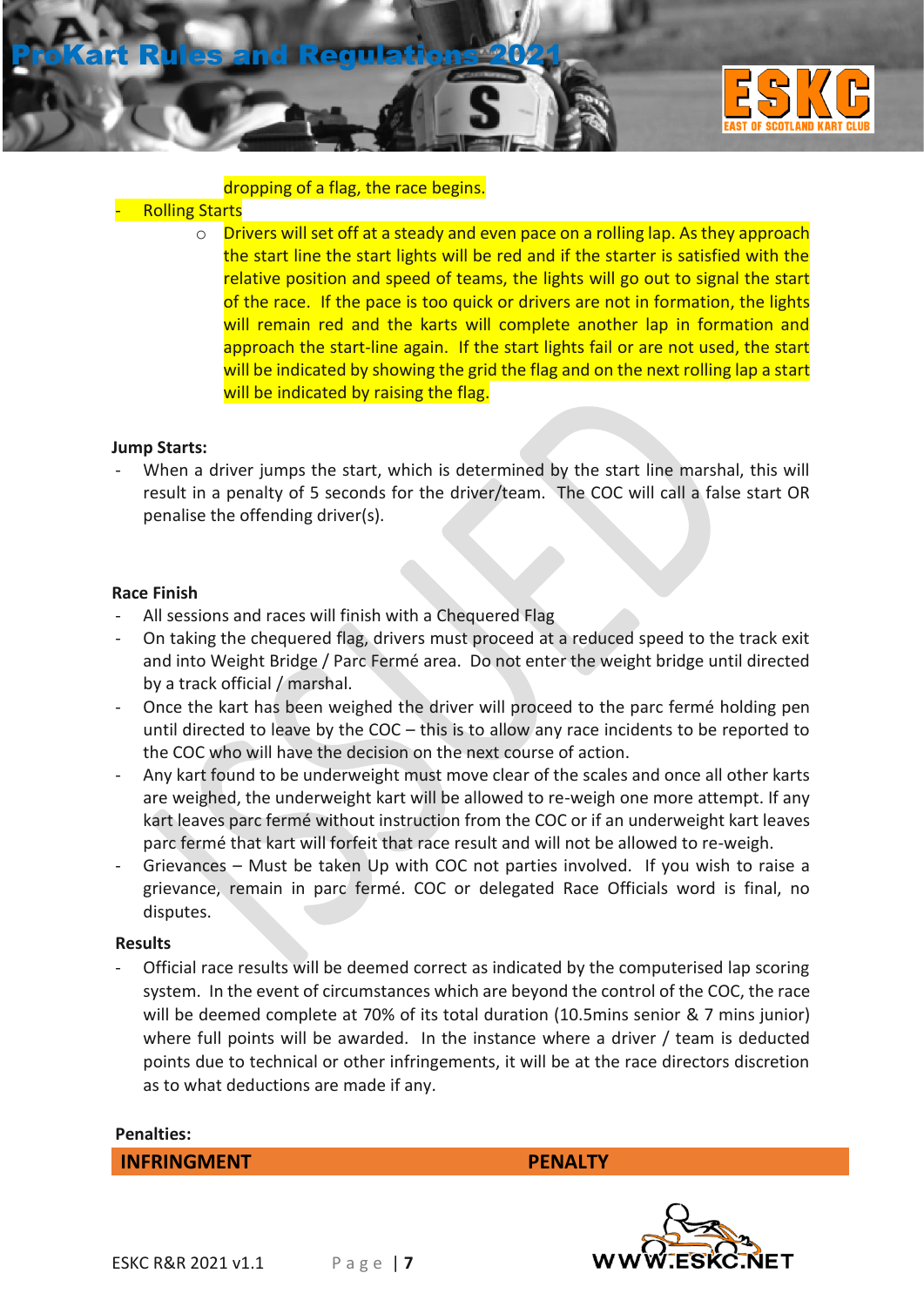

| ABC - Advantage by contact - first offence                                                                                                         | Give place back within 3 laps. If there's not<br>3 remaining laps, then a 5 seconds penalty. |
|----------------------------------------------------------------------------------------------------------------------------------------------------|----------------------------------------------------------------------------------------------|
| ABC - Advantage by contact - second offence                                                                                                        | <b>Black flag</b>                                                                            |
| Driving in an unsafe and reckless manner                                                                                                           | <b>Warning/black flag</b>                                                                    |
| Deliberate Weaving and Blocking - moving more than<br>once in a race to deliberately block an overtaking move<br>or continual intentional blocking | <b>Black Flag</b>                                                                            |
| Driving in a manner incompatible with general safety-<br><b>Aggravated Contact</b>                                                                 | 15 seconds penalty                                                                           |
| Aggravated contact                                                                                                                                 | Black Flag - verbal warning                                                                  |
| Failure to make the grid                                                                                                                           | <b>Start from back of grid</b>                                                               |
| Overtaking during formation laps                                                                                                                   | <b>Start from back of grid</b>                                                               |
| Weaving or spinning during formation laps                                                                                                          | <b>Start from back of grid</b>                                                               |
| Jumping the Start                                                                                                                                  | 5-second penalty                                                                             |
| Failure to comply with flag signals - first offence                                                                                                | Warning - speak to CoC                                                                       |
| Failure to comply with flag signals - second offence                                                                                               | <b>Black flag</b>                                                                            |
| Failure to comply with flag signals - third offence                                                                                                | <b>Exclusion from race and/or round</b>                                                      |
| Overtaking or failure to slow down after chequered flag                                                                                            | 3 place penalty                                                                              |
| <b>Driver Drugs and alcohol</b>                                                                                                                    | Exclusion meeting - possible championship                                                    |
| Drugs and alcohol - pit crew/Family                                                                                                                | <b>Exclusion</b>                                                                             |
| Driver Aggressive and/or abusive behaviour                                                                                                         | <b>Exclusion from round</b>                                                                  |
| Aggressive and/or abusive behaviour - pit crew/family                                                                                              | <b>Exclusion</b>                                                                             |
| Failure to obey an official of the meeting                                                                                                         | <b>Exclusion from meeting</b>                                                                |
| Underweight                                                                                                                                        | Last position / place.                                                                       |
| <b>Failure of scrutineering</b>                                                                                                                    | <b>Exclusion from race</b>                                                                   |
| Failure of scrutineering engine/s                                                                                                                  | <b>Exclusion from round</b>                                                                  |
| Unsporting conduct on or off the circuit                                                                                                           | <b>At discretion of CoC</b>                                                                  |

APPLICATION OF PENALTIES AND WARNINGS

- Penalties will be accumulative during the race day, no matter the offence.
- It is the drivers' responsibility to check the flag every time they pass a marshal.
- It is the driver's responsibility to make their way to the CoC if required.

Parents of children who are receiving a penalty are not permitted to interfere with the CoC discussion with the child.

#### **Event Timescales:**

(for guidance only, as the Clerk of the Course has the right to make alterations to suit weather conditions or other circumstances )

| 8.45-9.15              | $\overline{\phantom{0}}$ | Driver Sign on                                                       |
|------------------------|--------------------------|----------------------------------------------------------------------|
| 9:30-9:45              |                          | Senior Compliance Checks (appendix C)                                |
| 9:30-9:45              | $\overline{\phantom{0}}$ | Driver Briefing (ALL drivers MUST attend the briefing)               |
| 9:45-10:00             |                          | Junior Compliance Checks (appendix C)                                |
| 10:00-10:15<br>fitted) | $\sim$                   | Track Open (Practice and Qualifying for Juniors – transponders to be |
| 10.15-10.45            | $\overline{\phantom{a}}$ | Senior practice then 15 mins Qualifying - transponders to be fitted) |

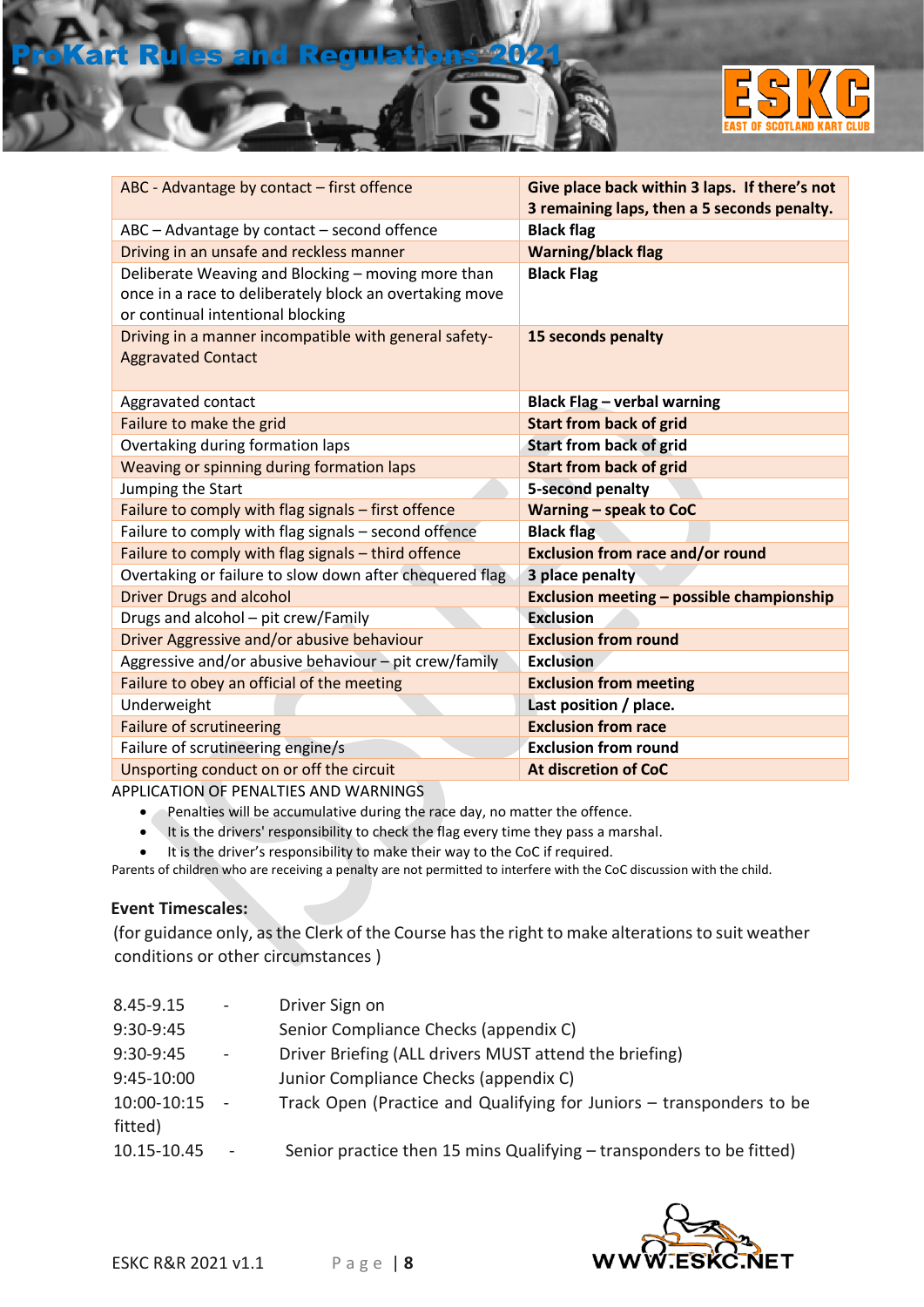



| $11.00 - 11.10$ | Race 1 juniors |
|-----------------|----------------|
| $11.20 - 11.35$ | Race1 seniors  |
| $11.45 - 11.55$ | Race 2 juniors |
| $12.05 - 12.20$ | Race 2 seniors |
| $12.30 - 12.40$ | Race 3 juniors |
| $12.50 - 13.05$ | Race 3 seniors |
| Lunch           |                |
| $13.35 - 13.45$ | Race 4 juniors |
| $13.55 - 14.20$ | Race 4 seniors |
| $14.20 - 14.30$ | Race 5 juniors |
| $14.40 - 14.55$ | Race 5 seniors |
| $15.05 - 15.15$ | Race 6 juniors |
| $15.25 - 15.40$ | Race 6 seniors |
|                 |                |

16.15 Scrutineering / Presentations.

**Safety Rules:** The below rules are tailored to keep ESKC Prokarts to a low cost racing :-

- •Helmets, full face with visor, must carry a BS kite mark or snell rating and must be of good undamaged condition.
- •Juniors must wear a neck brace.
- •Race suits/overalls must be of good condition with no rips or tears.
- •Racing gloves must be of good condition with no rips or tears.
- •Racing boots must be of good condition with no rips or tears and provide ankle protection.
- •All karts must be in a well maintained state before being permitted onto the circuit.
- •Karts will be subject to a compliance check prior to participation in a race event (practice, qualifying or race).
	- oTeams must have the kart(s) checked by a Representative of the Prokart Committee or their delegate. Any corrections will be advised and if they are serious in nature, the kart will not be permitted to take part until the corrections are complete.
- •No "bum-bags", driver's belts or other such weights may be carried by drivers.
- •No tools are to be carried on driver's person or secured to the kart.
- •A medical representation will be present at all events under the control of the organisers/club.
- •Any driver found or suspected of taking or being under the influence of any drug/substance/alcohol will be immediately barred from any further part in the meeting. Prescription drugs must be advised to the Clerk of the Course at driver sign-on.

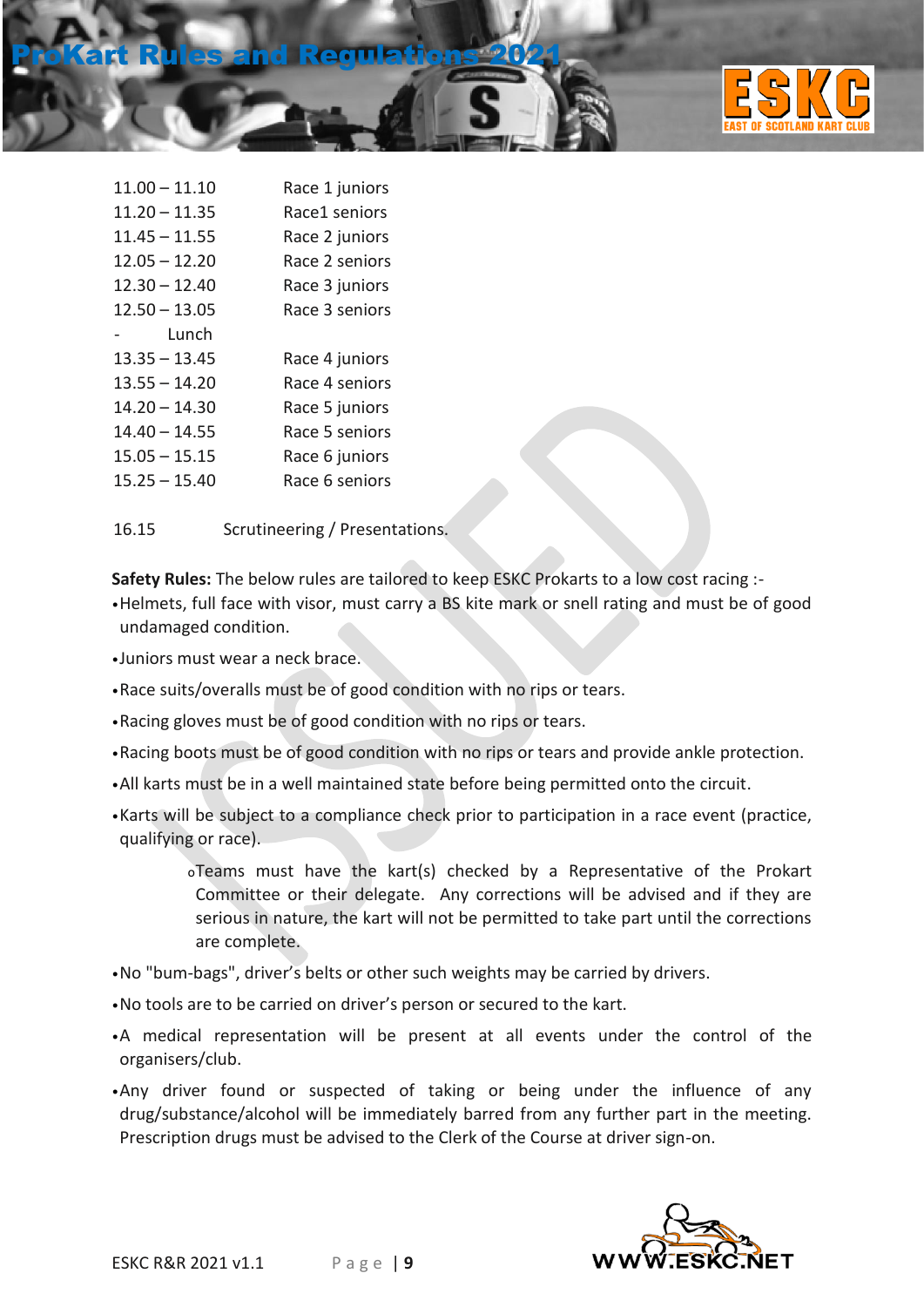

#### **Summary**

In the interest of all concerned, you are strongly advised to pay great attention in making sure that your kart is fully compliant with all aspects of these regulations.

Any questions concerning these regulations should be addressed to the ESKC Prokart Representative. All questions will be answered without harassment or continued questioning. In the interest of safety, changes may be made to the rules/regulations as required at the discretion of the Clerk of the Course (in consultation with the ESKC Prokart Representative) to determine if changes are made immediately, prior to the next race starting, or at the start of the next season.

Any amendments or points of clarification concerning these regulations will be posted on the ESKC notice board in the timing building and advised at sign-on.

Once a driver/team has registered, they must accept the decisions made by officials on the day regardless of whether those officials are deemed as referees, clerk of course or race directors or their appointed agents. Decisions will be final, no correspondence with regard to these decisions will be entered into and a driver/team must accept that by signing on, that they waive any rights of further action in respect to any decision made by the above officials. The race results are deemed as final immediately after the presentation. Any technical infringements which may affect the results must be reported to the scrutineer / clerk of the course prior to the presentation ceremony.

### DRIVING STANDARDS

- All starts will be 'standing' in 2 rows with the pole position on the inside. The start signal will be by the extinguishing of the official Red start light or dropping of a flag and then race to the chequered flag.
- No weaving or tyre warming allowed on the formation lap, doing so will result in penalty.
- Losing control on the warm-up lap (unless avoiding another kart) will result in kart starting from the back of the grid for that race. If you are spun by someone else you may retake your position.
- Acceleration and Braking in a straight line is permitted to aid warming of the brake. Drivers behind are responsible for not hitting the kart in front and must allow sufficient space as required.
- The pole sitter should occasionally check behind to ensure all drivers are ready.
- There will be a strict 'No Contact' rule applied to all races. Avoidable and deliberate contact with another competitor will result in penalties. All marshals and officials will be deemed as judges
- Overtaking must be clean and with no contact. When the attacking kart takes the natural racing line they must allow room for the defending kart that's been overtaken. Deliberate or aggressive contact during overtaking will result in a black/white warning or the ABC board being shown to the drivers involved by the start marshal or Clerk of the Course at the start finish line.
- More than one change of direction to defend a position is not permitted. Any driver

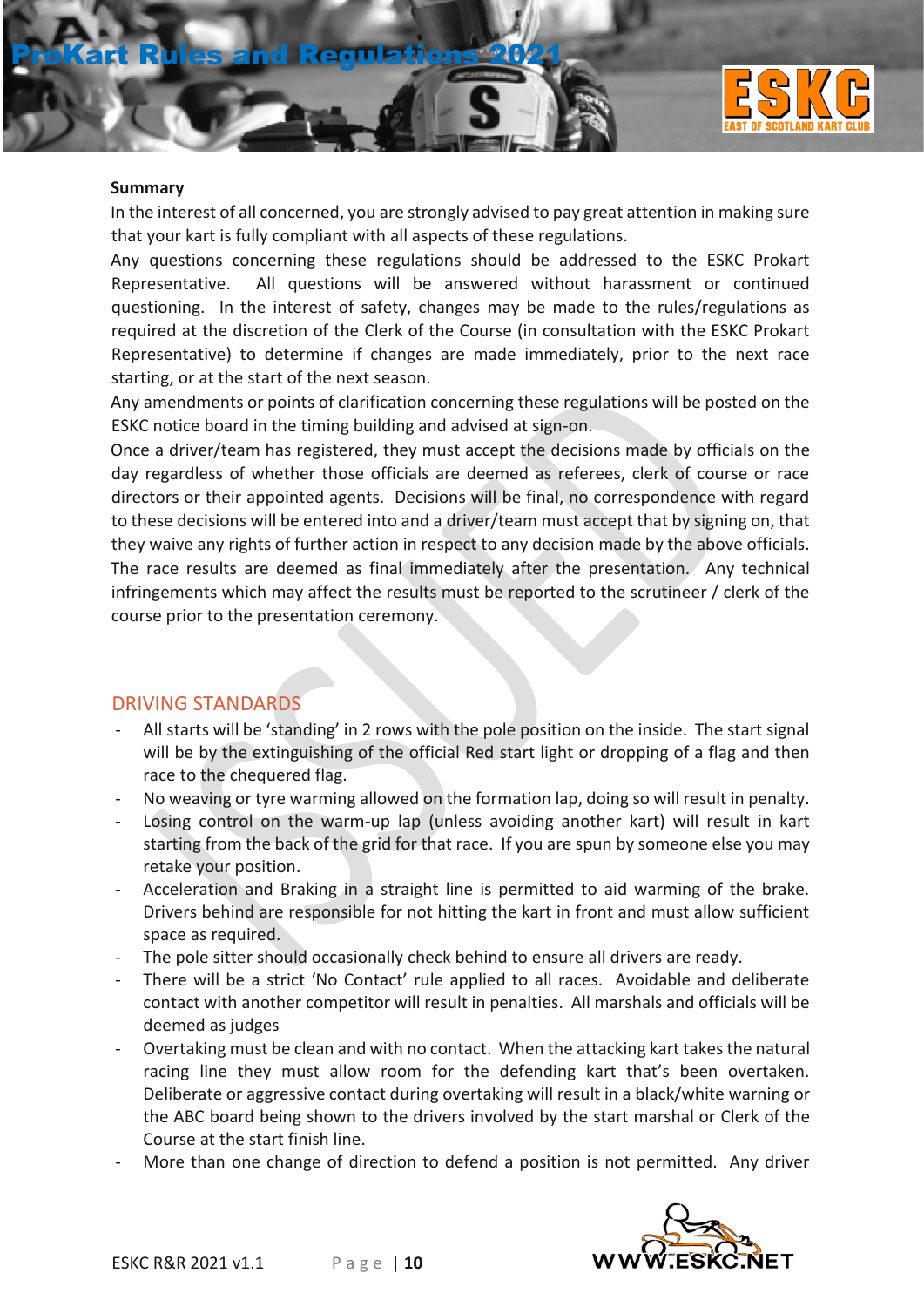

moving back towards the racing line, having earlier defended their position off-line, should leave at least one kart width between their own kart and the edge of the track on the approach to the corner

- Any driver defending their position on a straight, and before any braking area, may use the full width of the track during their first move, provided no significant portion of the kart attempting to pass is alongside. Whilst defending in this way the driver may not leave the track without justifiable reason. \*\*For the avoidance of doubt, if any part of the front wheels of the kart attempting to pass is alongside the steering wheel of the kart in front this will be deemed to be a 'significant portion'\*\*.
- If the attacking driver causes the defending kart to leave the track during an overtaking manoeuvre then the attacker must concede the position back to the defender (this might also be indicated by the showing of the ABC board) until a clean overtake can be made even if the attacker loses position to additional karts as a result of conceding to the defending kart. If the defending kart is unable to continue as a result of damage, the attacking kart will have 10 second penalty – damage must be notified to the Clerk of the Course on recovery of the kart.
- Multiple moves / weaving off the racing line to defend from overtaking is prohibited. Move once prior to the braking zone  $-$  if you have not been overtaken you may retake the racing line.
- Any kart exceeding Track Limits (running off track with 4 wheels) and gaining an advantage either overtaking or defending will result in a black and white penalty unless the place is conceded to the following kart. If returning to the track after going outside the track limits, the driver must concede to faster karts and allow them to pass.
- If your kart is unable to continue the driver must remove it to a safe location. Recovery of karts during a race is prohibited. Karts with technical faults i.e. oil leaks should not be driven back to the pits and should be retired to a safe location. Drivers should remain close to their karts and await the completion of the race when they can get assistance with the recovery of their kart back to the pit area.
- If a kart develops a fault i.e. engine cut out, that the driver can fix without the need for tools then this must be done at a safe location off track and away from any potential of collision, preferably at a piece of the un-used track or alongside the inner barriers away from the oncoming karts. If the kart can be driven safely to the pits under its own power then the driver may perform repairs with tools and continue back onto the track. When a fault is noticed by the driver, they must raise their hand to warn following drivers that there is a slow moving kart or a kart with a fault returning to the pits. The recovering kart must make all efforts to prevent un-necessary changes in line – preference would be to keep to the natural racing line and faster drivers to overtake naturally. For drivers approaching a slow moving kart. Karts returning to the track from the pit lane must do so safely at the tower building pit exit lane and concede to karts that are between the pit entrance and the pit exit lanes.

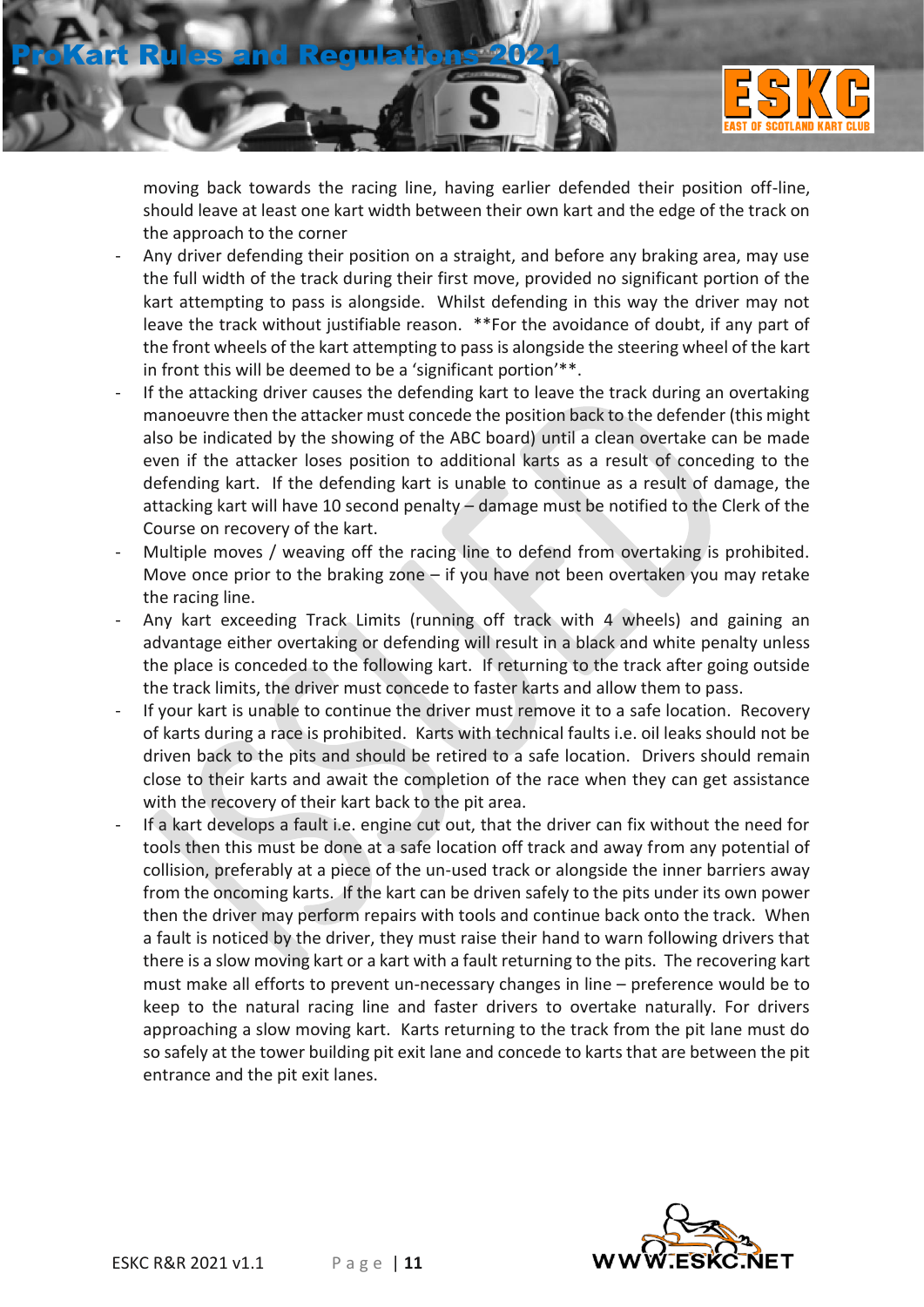

# SPECIAL REGULATIONS

| Cancellation             | The event may be cancelled for reasons beyond the organiser's control i.e.<br>extreme weather conditions. If this occurs prior to commencing of Race 1,<br>competitors may forfeit their entry fee or be offered a "rain check" at the<br>agreement of the Clerk of the Course / Club Prokart Representative.                                                                                                                                                                                                                                                                                                                                                                                                                                                                                                                                                                                                                                                                                                                                                                                                                                                                                              |
|--------------------------|------------------------------------------------------------------------------------------------------------------------------------------------------------------------------------------------------------------------------------------------------------------------------------------------------------------------------------------------------------------------------------------------------------------------------------------------------------------------------------------------------------------------------------------------------------------------------------------------------------------------------------------------------------------------------------------------------------------------------------------------------------------------------------------------------------------------------------------------------------------------------------------------------------------------------------------------------------------------------------------------------------------------------------------------------------------------------------------------------------------------------------------------------------------------------------------------------------|
| Advertising              | The Clerk of the Course, ESKC Prokart Representative or their delegates<br>reserve the right to remove any advertising material from any kart if it is<br>deemed offensive.                                                                                                                                                                                                                                                                                                                                                                                                                                                                                                                                                                                                                                                                                                                                                                                                                                                                                                                                                                                                                                |
| Lap Timing               | The transponders must be mounted vertically with a clear path to the circuit<br>beneath them, ideally on the rear left side of the seat, approx. 200mm above<br>the track level.                                                                                                                                                                                                                                                                                                                                                                                                                                                                                                                                                                                                                                                                                                                                                                                                                                                                                                                                                                                                                           |
| Flag signals             | Refer to Appendix A with the following exceptions                                                                                                                                                                                                                                                                                                                                                                                                                                                                                                                                                                                                                                                                                                                                                                                                                                                                                                                                                                                                                                                                                                                                                          |
|                          | Blue Flag will only be used at the start finish line when the leader is<br>approaching the backmarker or has begun overtaking the backmarkers. The<br>Flag marshal will show the Blue Flag to all karts for 1 lap and then place flag<br>in the cone at start/finish line                                                                                                                                                                                                                                                                                                                                                                                                                                                                                                                                                                                                                                                                                                                                                                                                                                                                                                                                  |
|                          | Green/Yellow false start Flag will not be used.                                                                                                                                                                                                                                                                                                                                                                                                                                                                                                                                                                                                                                                                                                                                                                                                                                                                                                                                                                                                                                                                                                                                                            |
|                          | Black/Yellow Quartered will not be used.                                                                                                                                                                                                                                                                                                                                                                                                                                                                                                                                                                                                                                                                                                                                                                                                                                                                                                                                                                                                                                                                                                                                                                   |
| <b>Breakdowns</b>        | If during a race a kart/driver is unable to continue and are unable to return<br>to the pits safely, they must move the kart to a safe location and wait until<br>the end of the event prior to recovery. It is also forbidden for<br>teammates/assistance to enter the track to assist recovery during a race.                                                                                                                                                                                                                                                                                                                                                                                                                                                                                                                                                                                                                                                                                                                                                                                                                                                                                            |
| Rejoining the<br>Circuit | Re-entry to the track must be by the pit exit lane only.                                                                                                                                                                                                                                                                                                                                                                                                                                                                                                                                                                                                                                                                                                                                                                                                                                                                                                                                                                                                                                                                                                                                                   |
| Weighing                 | All karts must be weighed as they leave the track at the weighbridge in the<br>control tower/garage. The electronic visual displays are both on the scales<br>themselves for the driver to view and also in the time keeping building<br>where a repeater is situated for the time keeper to view. A driver must stop<br>on the scales and remain there until such time as the display indicates the<br>minimum weight or greater. Once this display has shown that a kart is above<br>the minimum weight it is free to continue into the holding area, undertake<br>a driver change or return to the track. If a kart is less than its minimum<br>weight it will be noted by the race officials who will, after checking with the<br>clerk of the course after the race, impose the appropriate penalty. The<br>penalty for being underweight will be 10lap deduction. Teams will<br>automatically be penalised if the driver is repeatedly seen to be 'bouncing'<br>up and down in the kart in order to enhance the reading on the scales<br>display. No persons (other than as instructed by the clerk of the course) are<br>to come into contact with the kart before the kart has cleared the scales. |

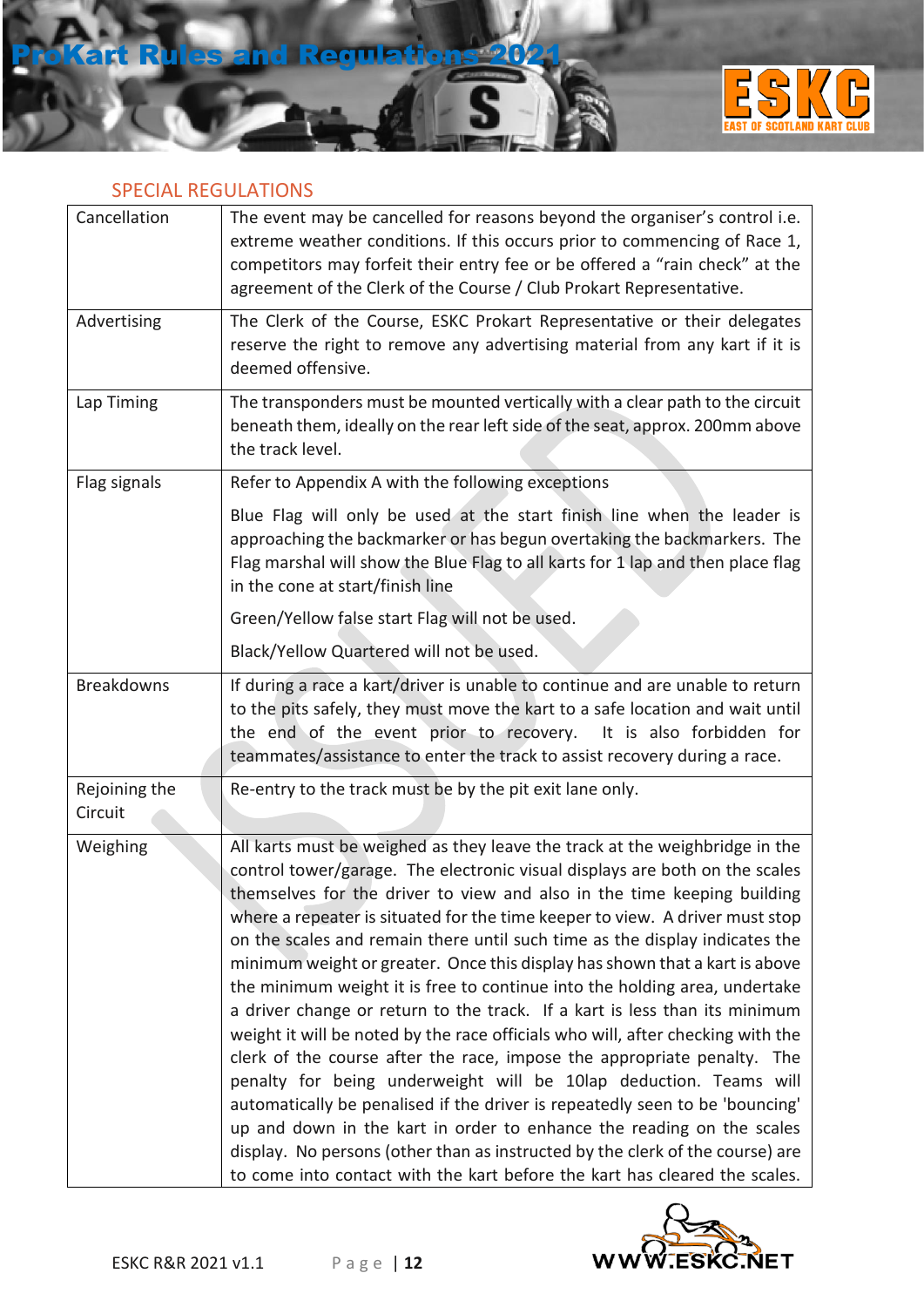**Rules and Regulations** 



|                         | Only 1 additional attempt can be made to bring the kart to weight, providing<br>this does not impede another team. If the kart must leave the scales in order<br>to prevent impeding another team the Clerk of the Course will request the<br>driver to return the kart to the scales for re-weighing. In the event that a<br>kart has mechanical defect that may result in a weight less than the<br>minimum class weight, the driver has the right to recover the missing parts<br>and present them with the kart to the clerk of the course for reweighing. (in<br>all instances, the item must not exceed 1kg in weight, anything over this limit<br>will not be considered) The Clerk of the Course has final decision as to<br>whether the damage was as a result of a racing incident, deliberate attempt<br>to provide increased performance or otherwise and may or may not permit<br>the re-weighing to take place. |
|-------------------------|-------------------------------------------------------------------------------------------------------------------------------------------------------------------------------------------------------------------------------------------------------------------------------------------------------------------------------------------------------------------------------------------------------------------------------------------------------------------------------------------------------------------------------------------------------------------------------------------------------------------------------------------------------------------------------------------------------------------------------------------------------------------------------------------------------------------------------------------------------------------------------------------------------------------------------|
|                         | Drivers not sufficiently slowing prior to entering the weighbridge or by not<br>stopping on the scales (i.e. driving through to the pits) will be deducted 5<br>laps. This is to reduce the risk of an accident in the weight bridge.                                                                                                                                                                                                                                                                                                                                                                                                                                                                                                                                                                                                                                                                                         |
| Scrutineering           | This will be carried out at the discretion of the Clerk of the Course or his/her<br>designated Scrutineer at any point in the event proceedings. The first 3 karts<br>and a random kart selected at the start of the event will be scrutineered on<br>completion of each race. The areas of scrutineering to be undertaken will<br>be at the discretion of the Scrutineer and his/her representatives /<br>assistants. Any objections to the outcome of the scrutineering shall be raised<br>immediately. All objections, disputes or issues raised shall be resolved prior<br>to starting the next race. The Clerk of the Course will have the final decision.                                                                                                                                                                                                                                                               |
| Engine<br>Scrutineering | All Engines will be ran as per the relevant Technical regulations set out in<br>Classes section (page 1) Anyone found to have deviated from the<br>Regulations to gain an unfair advantage will have the Engine removed from<br>the Approved list and will not be able to use the engine/s until they have<br>been rectified or replaced. Any team failing Engine Scrutineering will be<br>disqualified from the Round and no points will be awarded. The round<br>cannot be used as a dropped round. Teams have a right to appeal the<br>decision to the Clerk of the course or to the Prokart Representative and their<br>decision will be final.                                                                                                                                                                                                                                                                           |
| Penalties               | Digressions from the race regulations will be penalised in accordance with<br>the list of penalties as per the red book. On these and other matters, the<br>sole discretion of the Clerk of the course may be exercised.                                                                                                                                                                                                                                                                                                                                                                                                                                                                                                                                                                                                                                                                                                      |
|                         | 10lap penalty will be imposed for teams being underweight at any point<br>beyond the start of qualifying.                                                                                                                                                                                                                                                                                                                                                                                                                                                                                                                                                                                                                                                                                                                                                                                                                     |
|                         | 5 lap penalty will be imposed for teams failing to stop on the weighbridge<br>during any event on the day.                                                                                                                                                                                                                                                                                                                                                                                                                                                                                                                                                                                                                                                                                                                                                                                                                    |

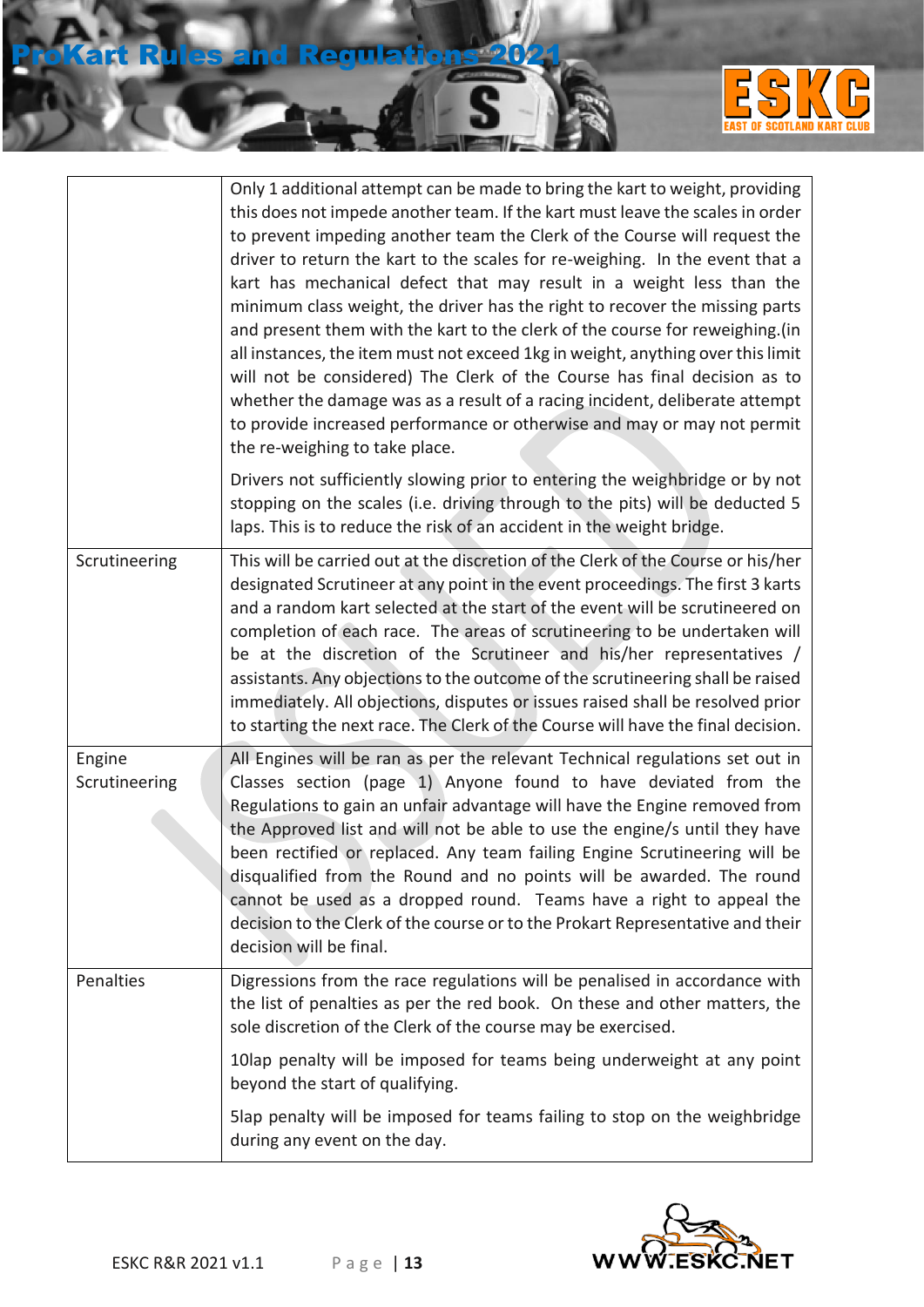**Rules and Regulations** 



| <b>Tyres</b>   | Only Dunlop SL1a slicks are permitted. All tyres must have the barcode<br>noted prior to qualifying/race start. There will be no wet tires used during<br>race events and as such teams will drive to suit the conditions at their own<br>discretion, without risk to other drivers. Tyre softener is not permitted.<br>Punctures will require drivers to use one of their remaining allocation of<br>tyres. Used / part worn sets of tyres count the same as brand new sets of<br>tyres.                                                                                                                                                                                                                                                                                                                                                                                                                                                                                                                                          |
|----------------|------------------------------------------------------------------------------------------------------------------------------------------------------------------------------------------------------------------------------------------------------------------------------------------------------------------------------------------------------------------------------------------------------------------------------------------------------------------------------------------------------------------------------------------------------------------------------------------------------------------------------------------------------------------------------------------------------------------------------------------------------------------------------------------------------------------------------------------------------------------------------------------------------------------------------------------------------------------------------------------------------------------------------------|
| Missing parts  | If, in the opinion of the race director/clerk of the course, a component that<br>has become loose or detached from the kart, which constitutes either, a<br>performance gain or a safety hazard, the team member will be asked to<br>remove the kart from the circuit for appropriate repairs. In the event of a<br>kart losing a component(s) it may be permissible for it to be retrieved and<br>placed on the weighbridge separately to enable the weight of that<br>component and that of the kart, to total its original race weight. The clerk<br>of the course may require advance notice of this (see weighing).                                                                                                                                                                                                                                                                                                                                                                                                           |
| <b>Numbers</b> | Karts must have visible numbers both on the front and rear of the kart.<br>Plates and numbers must be of standard kart size as a minimum, and with<br>clearly contrasting colours. Numbers 0 and 1 to 9 will be allocated as per<br>the ABKC standings. Nosecones, front panels and side pods must be sourced<br>from a recognised manufacturer. Large "Dustbin/Bigfoot/Manta Ray" type<br>front panels are permitted, however all matters relating to "plastics" remain<br>solely at the discretion of the scrutineer. The "E" plate may be run by the<br>winner of the previous Prokart "Elite" season. The "C" plate may be run by<br>the winner of the previous Prokart "Clubman" season. And the Winner of<br>Junior Section can Run the "E" plate unless they are due to move into seniors<br>in which case they will run a "J" so as not to conflict with Elite champion.<br>Numbers will be secured for the last 2 competing seasons and confirmed on<br>application from the Competition Secretary prior to season start. |
| <b>Ballast</b> | Lead or any form of weight must be securely fixed to the kart with a<br>minimum of two mechanical fixings and be unable to work free to the<br>satisfaction of the Scrutineer. This could be attached to either fixed ballast<br>posts or the seat. Ballast may also be moulded to fit the seat but must<br>remain in place with the driver seated. Ballast may not be placed in race suit<br>pockets, pouches or belts.<br>Maximum single ballast must not exceed 5kg                                                                                                                                                                                                                                                                                                                                                                                                                                                                                                                                                             |
| Drivers Age    | Senior drivers $-16+$ years of age (must be turning 16 years old in the<br>championship year).<br>Junior drivers $-12$ to 16 years of age (must be turning 12 years old in the<br>championship year).                                                                                                                                                                                                                                                                                                                                                                                                                                                                                                                                                                                                                                                                                                                                                                                                                              |

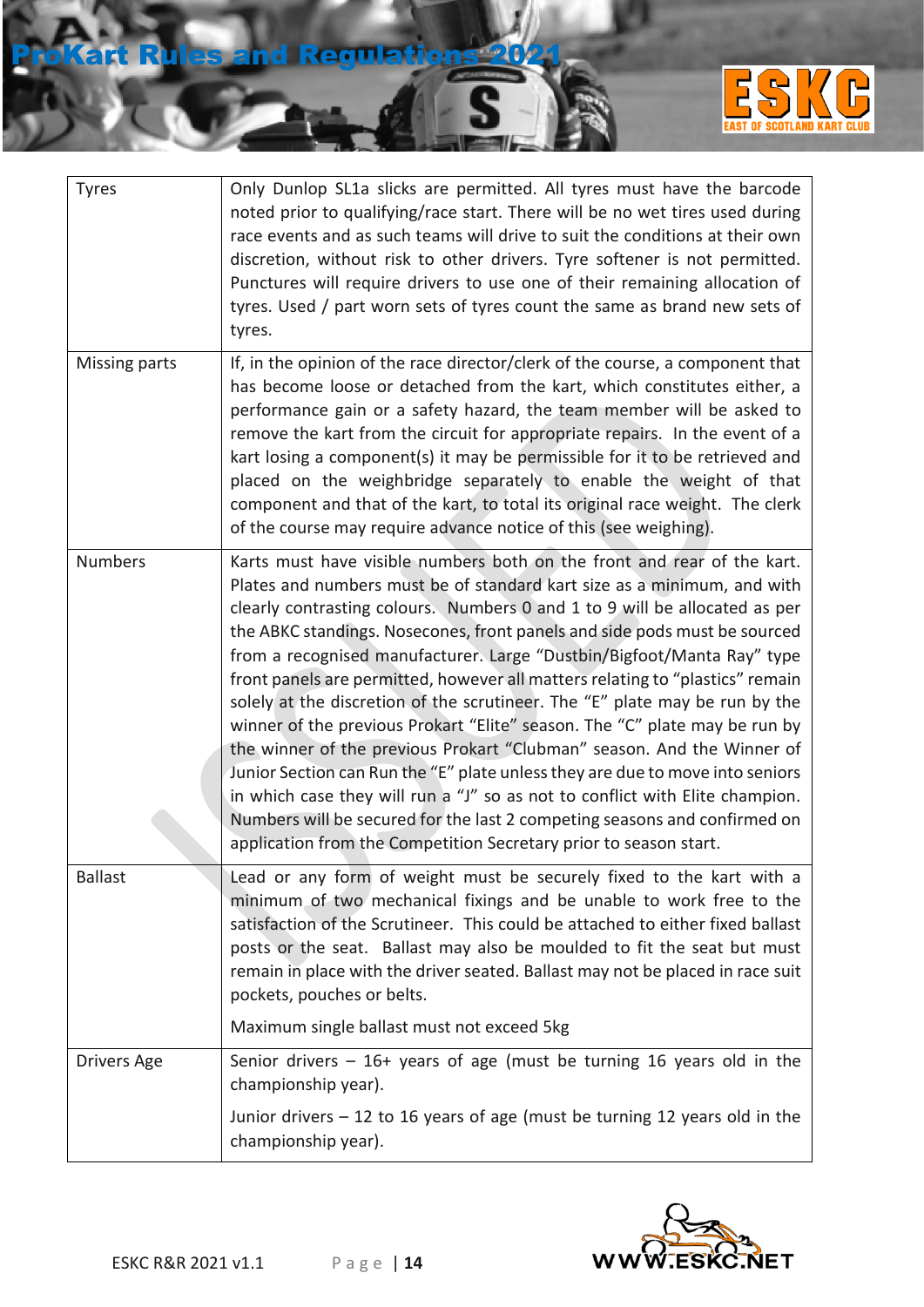



|        | It is possible for a Junior to continue past the age of 16 years old, for an one<br>year extension, before entering into the seniors. This requires agreement<br>by the Prokart subcommittee. |
|--------|-----------------------------------------------------------------------------------------------------------------------------------------------------------------------------------------------|
| Prizes | The top 3 teams from the "Elite", "Clubman" and Junior classes on the day<br>will be awarded a trophy.                                                                                        |



ESKC R&R 2021 v1.1 P a g e | **15**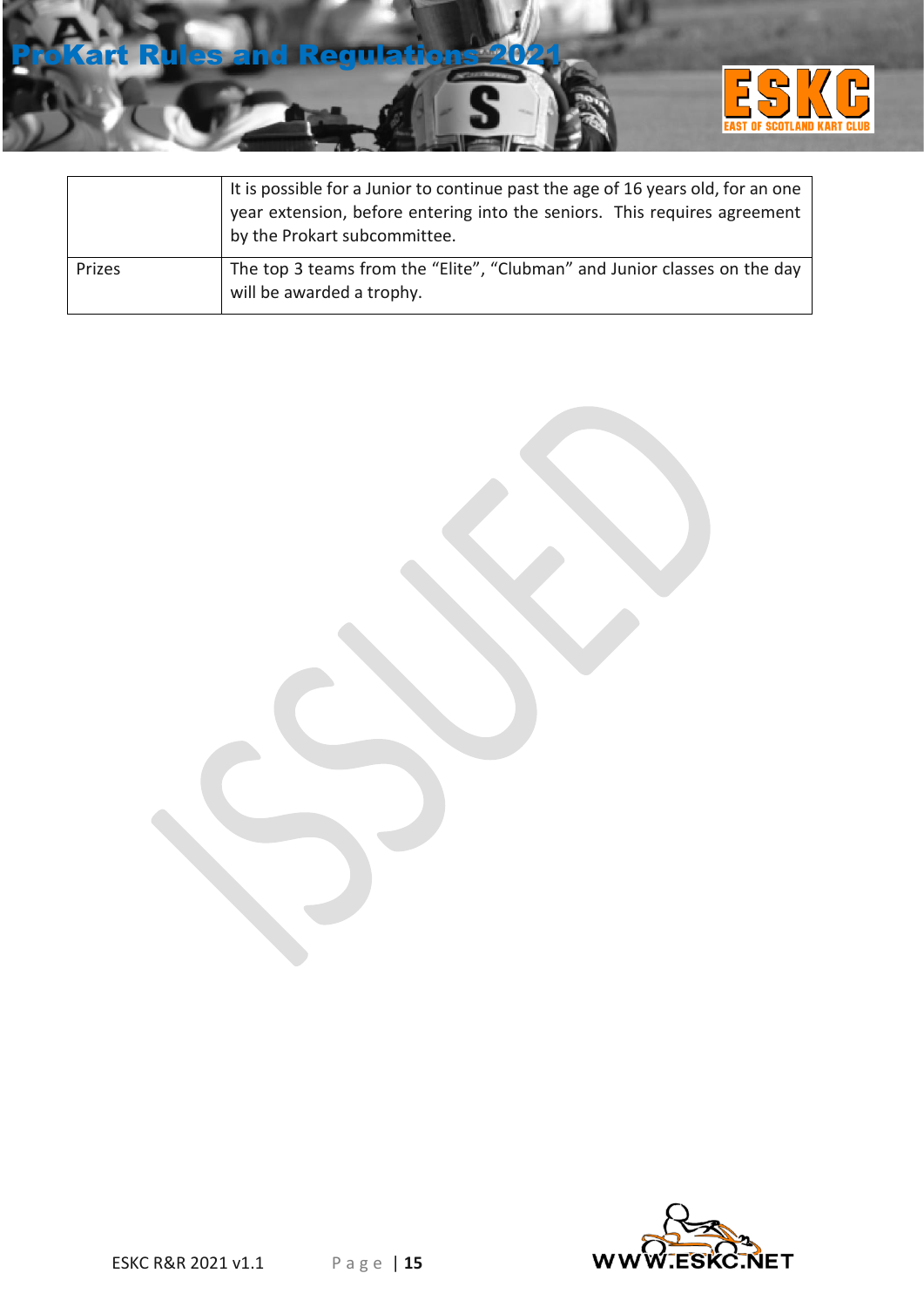

## CHASSIS SPECIFICATION

The dimensions of a Twin Pro Kart Chassis is a minimum 1040 to maximum 1080mm length

Chassis must be from a recognised kart manufacturer and be in good condition with no cracks etc. The chassis must be of a one-piece construction.

#### **Rear Axle**

- 30mm hollow or solid metal
- Circlip must be in place at both end of axle to prevent hub loss.
- 219 drive chain only and chain guard should be in place at all times.

#### **Gearing**

• Sprocket and chain guards must be fitted

#### **Brakes**

- Brake fitted to the rear axle only must be Hydraulic, Metal brake disc only
- Drilled or vented disc allowed.
- Brake safety wire must be fitted in case of failure.
- A calliper with the maximum of four pistons may be fitted with two per side of the disc, may be used.
- Brake disc protector must be installed e.g. nylon block or similar.

#### **Seat**

- The seat must be correctly fitted to the kart using the original seat stays.
- The seat must not show damage or fatigue due the placement of ballast attached to the seat

#### **Body Work**

- All body work should be securely attached to the chassis
- Rear Bumper should be CIK Plastic or metal 1. The rear bumper must be secured to the kart at two points 2. The rear bumper must cover 50% of each of the back tyres as a minimum.

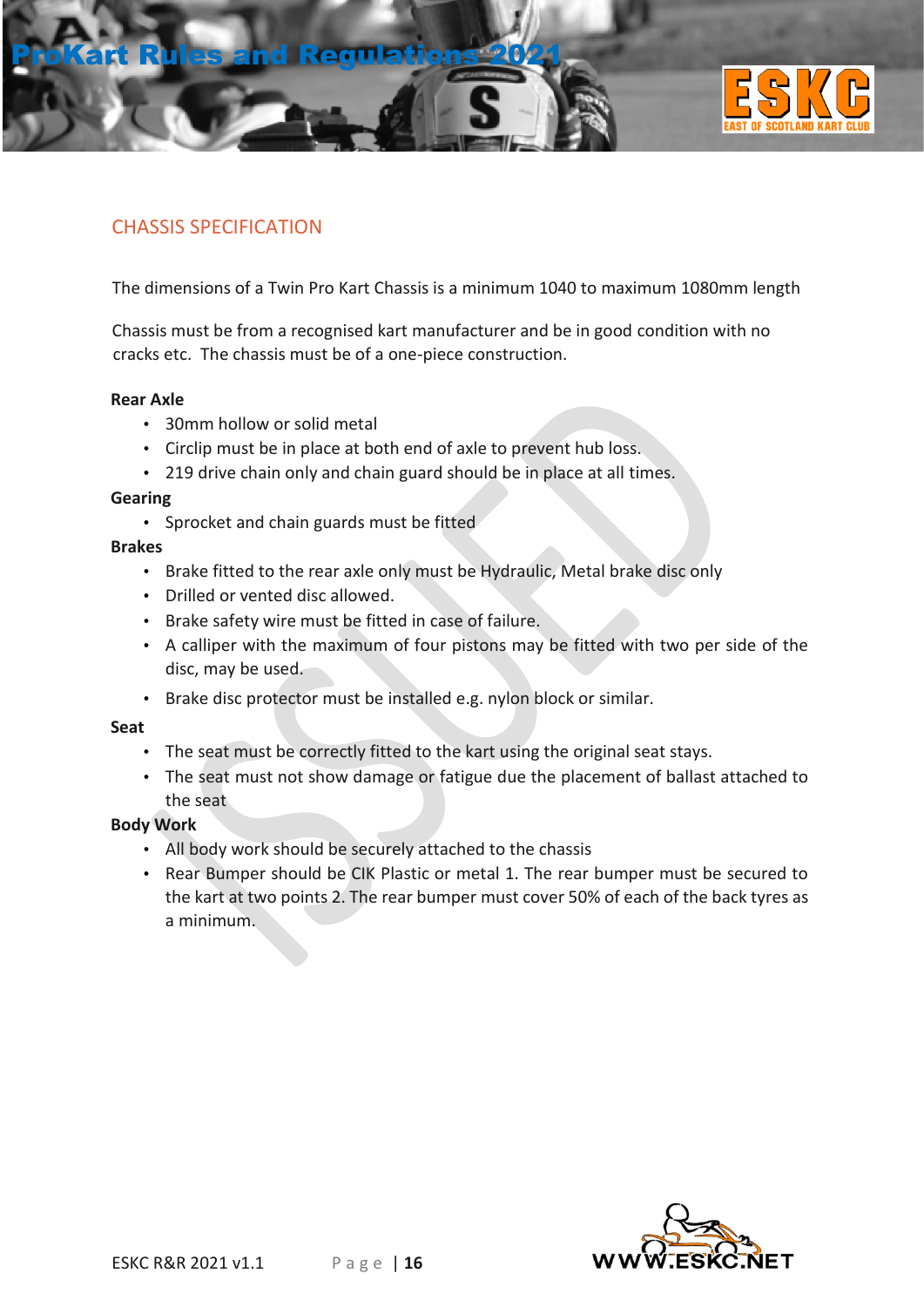**PS and Regulatio** 



### Appendix A – Race Flags

| <b>Blue</b><br><b>Stationary</b> - Lead lap competitors<br>is following close behind or has<br>overtaking<br>backmarked<br>started<br>karts.                                                                                                                | Green<br>All clear, at the end of a danger area<br>controlled by yellow flags. Also used to<br>signal the start of a formation lap and<br>shown at all posts during first lap of each<br>practice session and during the formation<br>lap.<br>Can also be used to start the race                                                                                             |
|-------------------------------------------------------------------------------------------------------------------------------------------------------------------------------------------------------------------------------------------------------------|------------------------------------------------------------------------------------------------------------------------------------------------------------------------------------------------------------------------------------------------------------------------------------------------------------------------------------------------------------------------------|
| Yellow<br>Stationary - Danger, slow down<br>sufficiently to ensure that full control<br>of the vehicle can be retained.<br>No overtaking.<br>Waved - Great danger. Slow down<br>considerably.<br>Be<br>prepared<br>to                                       | <b>Black/White Diagonal</b><br>A warning, to the driver that his/her<br>behaviour is suspect and that he may be<br>black-flagged<br>further<br>on<br>reports.<br>Displayed with a white number on black<br>board.                                                                                                                                                            |
| suddenly change from the projected<br>racing line, or take other evasive<br>action<br>including<br>stopping<br>if<br>necessary. No overtaking. (This<br>signal may be supplemented by<br>flashing yellow light(s), as an added<br>warning).                 | <b>Advantage By Contact (ABC)</b><br>Kart X has gained advantage by contact<br>and must return position to kart Y.                                                                                                                                                                                                                                                           |
| <b>Black, Orange Disc</b><br>Notification of apparent mechanical<br>failure or of a fire which might not be<br>obvious to the driver. The car<br>concerned must call at its pit for<br>repairs on the next lap. Displayed<br>with white number.             | Yellow/Red<br>Stationary - Slippery surface ahead.<br>Waved - Slippery surface imminent.                                                                                                                                                                                                                                                                                     |
| <b>Black</b><br>The driver must stop at the<br>designate pit within two lap of<br>receiving the signal and report to the<br>Clerk of the Course. A penalty of<br>exclusion may be enforced by<br>display of the Black flag. Displayed<br>with white number. | Red<br>Immediately cease driving at racing speed<br>and proceed slowly, without overtaking,<br>and with maximum caution to pits or start<br>line obeying marshal's instructions, and<br>being prepared to stop should the track be<br>blocked.                                                                                                                               |
| <b>Green, yellow Chevron</b><br>False start. (Karting only)                                                                                                                                                                                                 | <b>Yellow/Black Quartered</b><br>The field will remain in close formation, at<br>reduced speed, for as long as it takes to<br>clear the obstruction or remove the<br>hazard, whatever its nature. Competitors<br>who fail to slow down sufficiently or who<br>overtake under the Yellow/Black flag,<br>thereby gaining advantage, may be<br>excluded or otherwise penalised. |
| <b>National Flag</b><br>Will be raised/lowered to start the<br>race.                                                                                                                                                                                        | <b>Black/White Chequered</b><br>End of race or practice.                                                                                                                                                                                                                                                                                                                     |

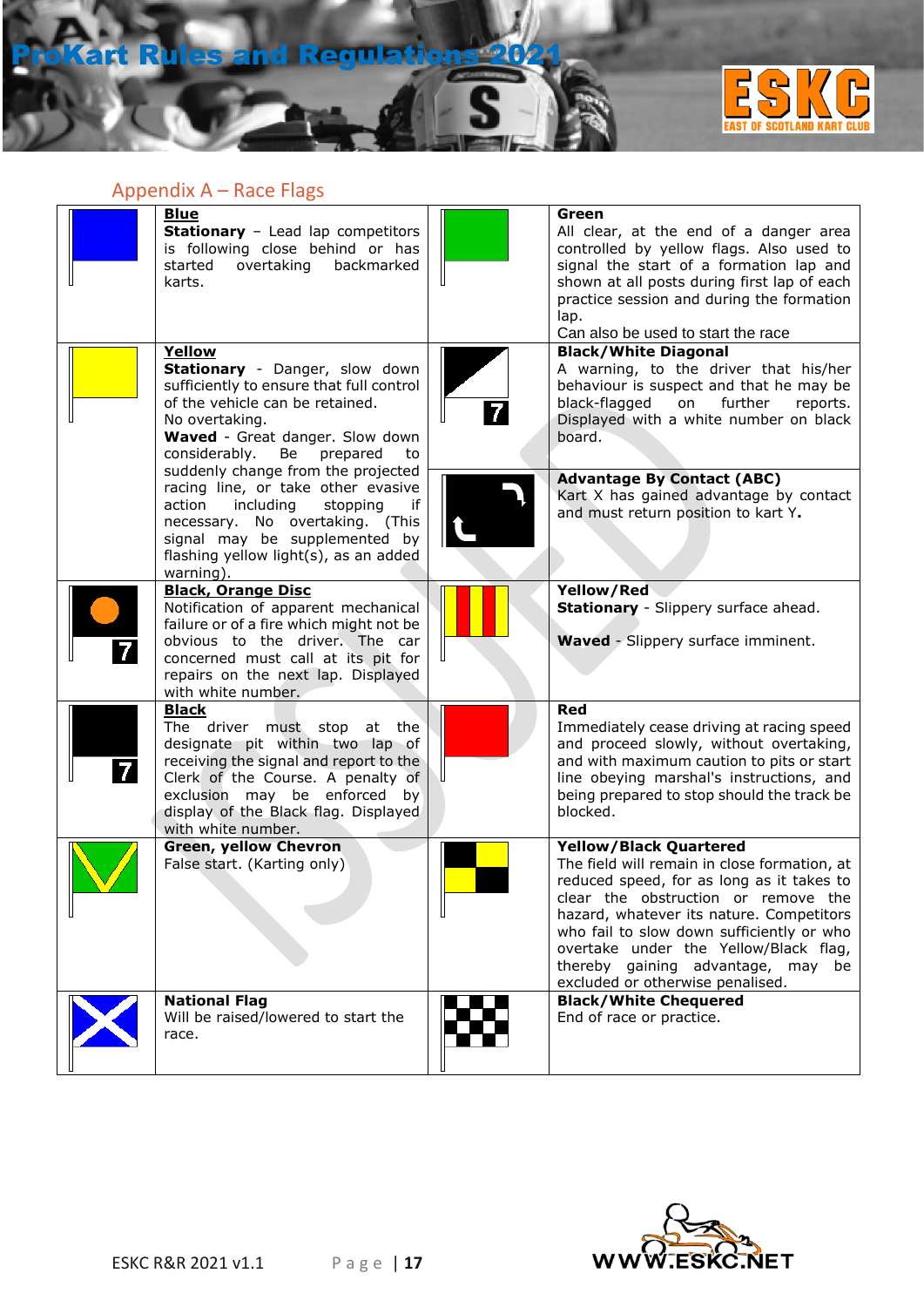

### Appendix B – Camera mounting location (and example bracket).



\*\*Cameras are for personal use only and cannot be used to influence any race decision with Clerk of Course \*\*